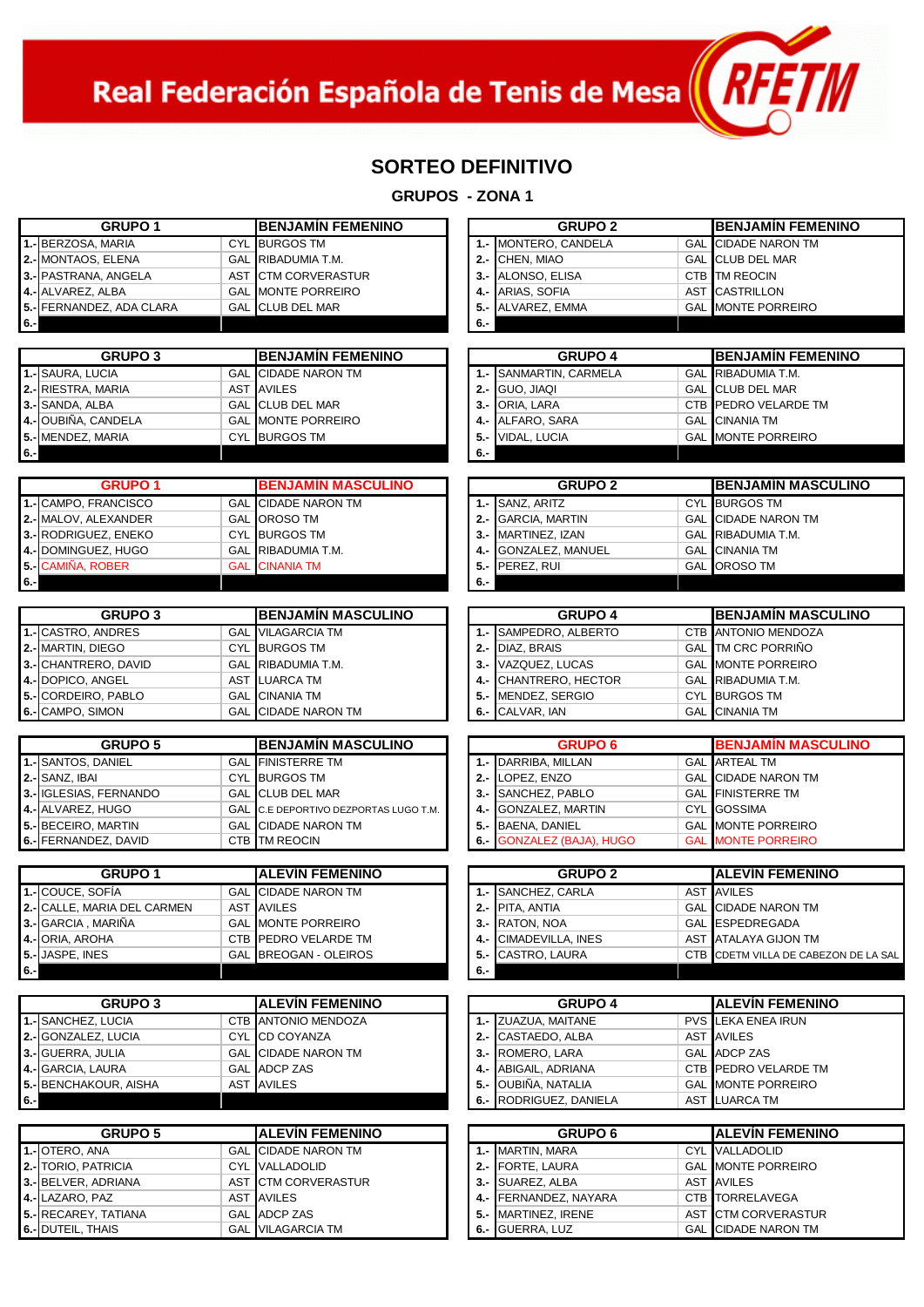Real Federación Española de Tenis de Mesa $\left(\sqrt{N+1}\right)$ 

#### **SORTEO DEFINITIVO**

**GRUPOS - ZONA 1**

|       | <b>GRUPO 1</b>           | <b>IALEVIN MASCULINO</b>   |      | <b>GRUPO 2</b>          | <b>IALEVIN MASCULI</b>      |
|-------|--------------------------|----------------------------|------|-------------------------|-----------------------------|
|       | <b>1.-ICOLINA, AITOR</b> | <b>CYL BURGOS TM</b>       |      | 1.- PAMPIN, UXIO        | <b>GAL OROSO TM</b>         |
|       | 2.- IGLESIAS, ADAN       | AST ILUARCA TM             |      | 2.- DEL BARRIO, HUGO    | <b>CTB PEDRO VELARDE TM</b> |
|       | 3.-IBECEIRO. LUIS ANGEL  | <b>GAL CIDADE NARON TM</b> |      | <b>3.- ISOUTO, XAVI</b> | <b>GAL ARTEAL TM</b>        |
|       | 4 .- DIZ. IKER           | <b>GAL TM CRC PORRIÑO</b>  |      | 4 .- ZARAUZA, PAU       | <b>PVS LEKA ENEA IRUN</b>   |
|       | 5.- ACUÑA, IVAN          | <b>GAL MONTE PORREIRO</b>  |      | 5.- DIAZ. NICOLAS       | CYL ATL. LEON               |
| $6 -$ |                          |                            | - 6. |                         |                             |

1

|     | <b>GRUPO 3</b>            | <b>ALEVIN MASCULINO</b>   |      | <b>GRUPO 4</b>         | <b>IALEVIN MASCULI</b>       |
|-----|---------------------------|---------------------------|------|------------------------|------------------------------|
|     | 1.- GARCIA. BEÑAT         | <b>PVS LEKA ENEA IRUN</b> |      | 1.- IIANKOVSKY, BOGDAN | <b>CYL BURGOS TM</b>         |
|     | <b>2.-</b> VAZQUEZ, JORGE | <b>GAL VILAGARCIA TM</b>  |      | 2.- VALLADARES, SERGIO | <b>GAL CINANIA TM</b>        |
|     | 3.- CHEN, LEI             | <b>GAL CLUB DEL MAR</b>   |      | 3.- INOVO, ANTON       | <b>GAL CIDADE NARON TM</b>   |
|     | <b>4.-</b> CORTES, JAIME  | AST ILUARCA TM            |      | 4.- SAGARDIA, UNAX     | <b>PVS LEKA ENEA IRUN</b>    |
|     | 5.- FERNANDEZ, IZAN       | CTB TM REOCIN             |      | 5.- MARTINEZ, JAVIER   | <b>CTB IPEDRO VELARDE TM</b> |
| 6.1 |                           |                           | - 6. |                        |                              |

|     | <b>GRUPO 5</b>               | IALEVIN MASCULINO          |     | <b>GRUPO 6</b>           | IALEVIN MASCU              |  |
|-----|------------------------------|----------------------------|-----|--------------------------|----------------------------|--|
|     | 1.-IDEL PRADO. DANIEL        | <b>CTB TORRELAVEGA</b>     |     | 1.- ISÁNCHEZ, ADRIÁN     | CTB TM REOCIN              |  |
|     | 2.- MAGALLANES, RODRIGO      | CYL II.E.S. PADRE ISLA     |     | 2.- RODRIGUEZ, BRAIS     | <b>GAL CIDADE NARON TM</b> |  |
|     | 3.-ILOPEZ. ROI               | <b>GAL CIDADE NARON TM</b> |     | 3.- ARANDA, JERONI       | CYL II.E.S. PADRE ISLA     |  |
|     | 4.- MULLER, BRIAN            | <b>GAL CAMBADOS</b>        |     | 4.- TOQUERO, XABIER      | <b>PVS LEKA ENEA IRUN</b>  |  |
|     | <b>15.-IDOMINGUEZ. URTZI</b> | <b>PVS LEKA ENEA IRUN</b>  |     | <b>5.- CASTRO, ASIER</b> | GAL C.E DEPORTIVO DEZPO    |  |
| 6.1 |                              |                            | 6.- |                          |                            |  |

| <b>GRUPO 7</b>         | <b>IALEVIN MASCULINO</b> |                            |
|------------------------|--------------------------|----------------------------|
| 1.- VILA, XOAN         |                          | <b>GAL CIDADE NARON TM</b> |
| 2.- QUEVEDO, NICO      |                          | <b>CTB TORRELAVEGA</b>     |
| 3.- PLAZA, IKER        |                          | <b>PVS LEKA ENEA IRUN</b>  |
| 4.- CANCELA, FABIAN    |                          | <b>GAL MONTE PORREIRO</b>  |
| 5.- RODRIGUEZ, ESTEBAN |                          | <b>GAL OROSO TM</b>        |
| 6.- GARCIA, ALVARO     |                          | <b>CYL</b> GOSSIMA         |

|        | <b>GRUPO 1</b>        | <b>IINFANTIL FEMENINO</b> |     | <b>GRUPO 2</b>        | <b>IINFANTIL FEM</b>      |
|--------|-----------------------|---------------------------|-----|-----------------------|---------------------------|
|        | 1.- GARCIA, JUNE      | <b>PVS LEKA ENEA IRUN</b> |     | 1.- CELIS, SARA       | CTB TM REOCIN             |
|        | 2.- FELIPE, ANNE      | <b>CTB TORRELAVEGA</b>    |     | 2.- ANGULO, AMAIA     | <b>PVS LEKA ENEA IRUN</b> |
|        | 3.- CASTRILLON, SOFIA | <b>AST AVILES</b>         |     | 3.- LOPEZ. SABELA     | <b>GAL ITDM VILALBA</b>   |
|        | 4 .- PAZ, ALBA        | <b>GAL ITDM VILALBA</b>   |     | 4.- LATORRE, NAGORE   | <b>PVS GASTEIZ</b>        |
|        | 5.- SANTIAGO, NEREA   | <b>GAL MONTE PORREIRO</b> |     | 5.- IZQUIERDO, NAYARA | <b>CYL ICD COYANZA</b>    |
| l 6.-l |                       |                           | 6.- |                       |                           |

|     | <b>GRUPO 3</b>           | <b>IINFANTIL FEMENINO</b>     | <b>GRUPO 4</b> |                          | <b>IINFANTIL FEMEN</b>       |
|-----|--------------------------|-------------------------------|----------------|--------------------------|------------------------------|
|     | 1.- AIZPURUA, NEREA      | <b>PVS LATL SAN SEBASTIAN</b> |                | 1.- RIVAS, MAR           | <b>GAL MONTE PORREIRO</b>    |
|     | 2.- PUENTE, ANA          | CYL ATL. LEON                 |                | 2.- IARTOLA. IRATI FUSHU | <b>PVS ATL SAN SEBASTIAN</b> |
|     | 3.- RAMOS, ANA           | <b>GAL BREOGAN - OLEIROS</b>  |                | 3.- PISOS, NADIA         | CYL CD COYANZA               |
|     | 4.- OTAMENDI, IRATI      | <b>PVS LEKA ENEA IRUN</b>     |                | 4.- DUTEIL, MAINA        | <b>GAL VILAGARCIA TM</b>     |
|     | <b>5.- REGO, ARIADNA</b> | <b>GAL ITDM VILALBA</b>       |                | 5.- MONTAOS, DIANA       | <b>GAL RIBADUMIA T.M.</b>    |
| 6.1 |                          |                               | 6.-            |                          |                              |

| <b>GRUPO 1</b>    |  | <b>IALEVIN MASCULINO</b>   |  |     | <b>GRUPO 2</b>       | <b>IALEVIN MASCULINO</b>  |
|-------------------|--|----------------------------|--|-----|----------------------|---------------------------|
| TOR               |  | <b>CYL BURGOS TM</b>       |  |     | 1.- PAMPIN, UXIO     | <b>GAL OROSO TM</b>       |
| <b>ADAN</b>       |  | AST LUARCA TM              |  |     | 2.- DEL BARRIO, HUGO | CTB PEDRO VELARDE TM      |
| <b>LUIS ANGEL</b> |  | <b>GAL CIDADE NARON TM</b> |  |     | 3.- ISOUTO, XAVI     | <b>GAL ARTEAL TM</b>      |
|                   |  | <b>GAL TM CRC PORRIÑO</b>  |  |     | 4 .- ZARAUZA, PAU    | <b>PVS LEKA ENEA IRUN</b> |
| ١N                |  | <b>GAL IMONTE PORREIRO</b> |  |     | 5.- DIAZ. NICOLAS    | CYL ATL. LEON             |
|                   |  |                            |  | 6 - |                      |                           |

| <b>GRUPO 3</b> | IALEVIN MASCULINO         |       | <b>GRUPO 4</b>         | <b>IALEVIN MASCULINO</b> |                            |
|----------------|---------------------------|-------|------------------------|--------------------------|----------------------------|
| EÑAT           | <b>PVS LEKA ENEA IRUN</b> |       | 1.- IIANKOVSKY, BOGDAN |                          | <b>CYL BURGOS TM</b>       |
| JORGE          | <b>GAL VILAGARCIA TM</b>  |       | 2.- VALLADARES, SERGIO |                          | <b>GAL CINANIA TM</b>      |
|                | <b>GAL CLUB DEL MAR</b>   |       | 3.- NOVO, ANTON        |                          | <b>GAL CIDADE NARON TM</b> |
| AIME           | AST LUARCA TM             |       | 4.- SAGARDIA, UNAX     |                          | <b>PVS LEKA ENEA IRUN</b>  |
| Z. IZAN        | CTB TM REOCIN             |       | 5.- MARTINEZ, JAVIER   |                          | CTB PEDRO VELARDE TM       |
|                |                           | $6 -$ |                        |                          |                            |

|      | <b>GRUPO 5</b>                  | <b>IALEVIN MASCULINO</b>   |     | <b>GRUPO 6</b>           | <b>IALEVIN MASCULINO</b>              |
|------|---------------------------------|----------------------------|-----|--------------------------|---------------------------------------|
|      | 1.-IDEL PRADO. DANIEL           | CTB TORRELAVEGA            |     | 1.- ISANCHEZ. ADRIAN     | <b>CTB TM REOCIN</b>                  |
|      | <b>2.-I</b> MAGALLANES. RODRIGO | CYL II.E.S. PADRE ISLA     |     | 2.- RODRIGUEZ, BRAIS     | <b>GAL CIDADE NARON TM</b>            |
|      | 3.-ILOPEZ. ROI                  | <b>GAL CIDADE NARON TM</b> |     | 3.- ARANDA, JERONI       | CYL II.E.S. PADRE ISLA                |
|      | 4.-IMULLER. BRIAN               | <b>GAL CAMBADOS</b>        |     | 4.- TOQUERO, XABIER      | <b>PVS LEKA ENEA IRUN</b>             |
|      | 5.- DOMINGUEZ, URTZI            | <b>PVS LEKA ENEA IRUN</b>  |     | <b>5.- CASTRO, ASIER</b> | GAL C.E DEPORTIVO DEZPORTAS LUGO T.M. |
| 6.-l |                                 |                            | 6.- |                          |                                       |

| <b>GRUPO 1</b>  | <b>IINFANTIL FEMENINO</b> |     | <b>GRUPO 2</b>        | <b>IINFANTIL FEMENINO</b> |                           |  |
|-----------------|---------------------------|-----|-----------------------|---------------------------|---------------------------|--|
| <b>INE</b>      | <b>PVS LEKA ENEA IRUN</b> |     | 1.- CELIS, SARA       |                           | <b>CTB ITM REOCIN</b>     |  |
| <b>NE</b>       | <b>CTB TORRELAVEGA</b>    |     | 2.- ANGULO, AMAIA     |                           | <b>PVS LEKA ENEA IRUN</b> |  |
| <b>N. SOFIA</b> | AST <b>AVILES</b>         |     | 3.- LOPEZ. SABELA     |                           | <b>GAL ITDM VILALBA</b>   |  |
|                 | <b>GAL ITDM VILALBA</b>   |     | 4.- LATORRE, NAGORE   |                           | <b>PVS GASTEIZ</b>        |  |
| <b>NEREA</b>    | <b>GAL MONTE PORREIRO</b> |     | 5.- IZQUIERDO, NAYARA |                           | CYL CD COYANZA            |  |
|                 |                           | 6.- |                       |                           |                           |  |

| <b>GRUPO 3</b> |  | <b>IINFANTIL FEMENINO</b>     |     | <b>GRUPO 4</b>          | <b>IINFANTIL FEMENINO</b> |                               |
|----------------|--|-------------------------------|-----|-------------------------|---------------------------|-------------------------------|
| <b>NEREA</b>   |  | <b>PVS LATL SAN SEBASTIAN</b> |     | 1.- IRIVAS. MAR         |                           | <b>GAL MONTE PORREIRO</b>     |
| NA             |  | CYL ATL. LEON                 |     | 2.- ARTOLA, IRATI FUSHU |                           | <b>PVS LATL SAN SEBASTIAN</b> |
| ΙA             |  | <b>GAL BREOGAN - OLEIROS</b>  |     | 3.- PISOS, NADIA        |                           | <b>CYL ICD COYANZA</b>        |
| <b>IRATI</b>   |  | <b>PVS LEKA ENEA IRUN</b>     |     | 4.- DUTEIL, MAINA       |                           | <b>GAL VILAGARCIA TM</b>      |
| ADNA           |  | <b>GAL TDM VILALBA</b>        |     | 5.- MONTAOS, DIANA      |                           | <b>GAL RIBADUMIA T.M.</b>     |
|                |  |                               | 6.- |                         |                           |                               |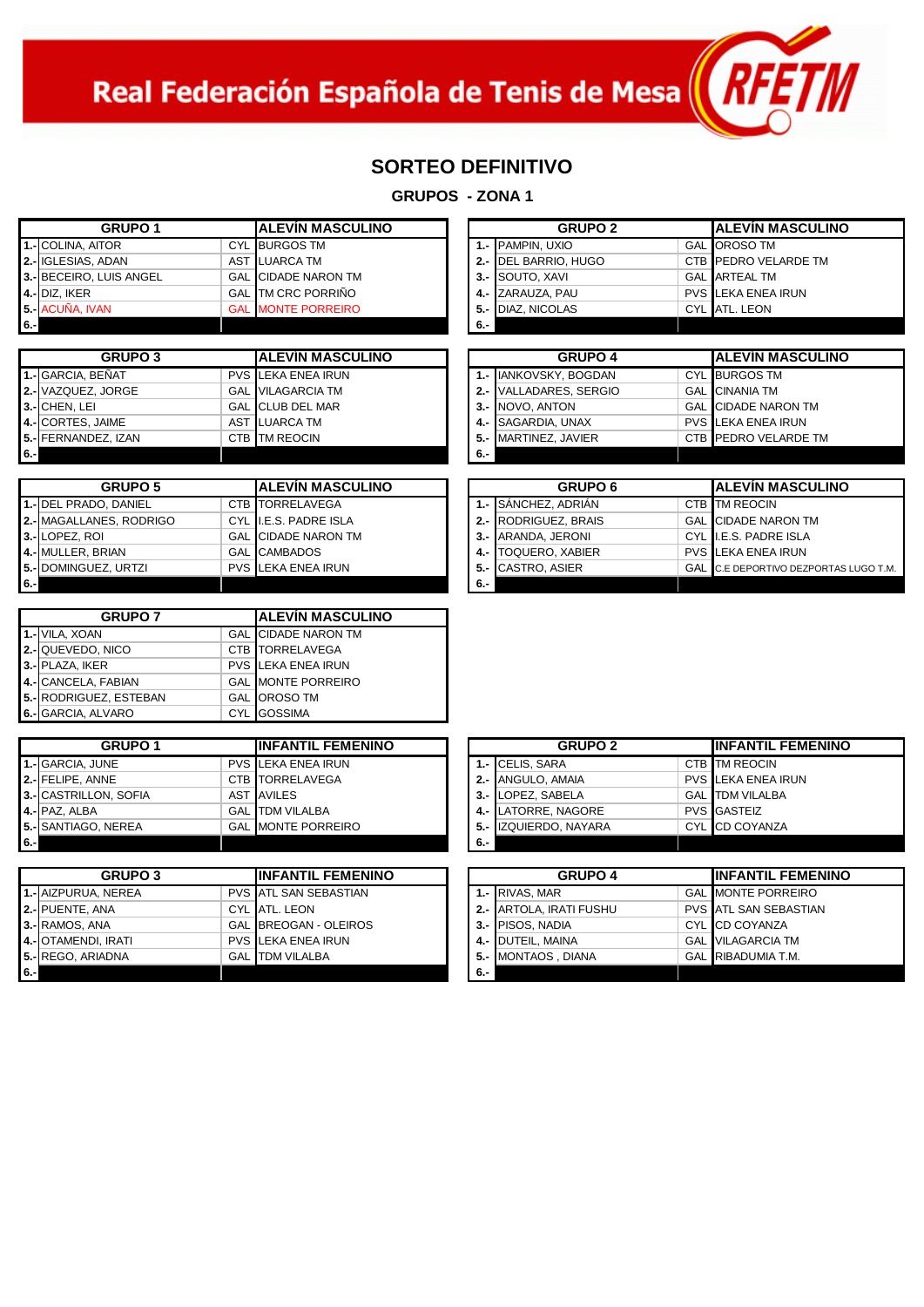

## **SORTEO DEFINITIVO**

**GRUPOS - ZONA 1**

|        | <b>GRUPO 1</b>          | <b>IINFANTIL MASCULINO</b> |     | <b>GRUPO 2</b>             | <b>IINFANTIL MAS</b>      |
|--------|-------------------------|----------------------------|-----|----------------------------|---------------------------|
|        | 1.-IRODRIGUEZ. ANGEL    | CTB TORRELAVEGA            |     | <b>1.- CHAMORRO, AIMAR</b> | <b>PVS LEKA ENEA IRUN</b> |
|        | 2.- GUTIERREZ, ALEX     | <b>PVS LEKA ENEA IRUN</b>  |     | 2.- VIÑUELA. IKER          | CYL II.E.S. PADRE ISLA    |
|        | 3.- DORGAMBIDE, NICOLAS | <b>GAL VILAGARCIA TM</b>   |     | 3.- BERCIANO, RODRIGO      | <b>CYL VEGUELLINA</b>     |
|        | 4.- MARCOS, YAGO        | <b>GAL CIDADE NARON TM</b> |     | 4.- ROMERO, MIGUEL         | <b>GAL ADCP ZAS</b>       |
|        | 5.- MARTIN, ALVAR       | <b>CYL BURGOS TM</b>       |     | 5.- PLACER, CARLOS         | <b>GAL FINISTERRE TM</b>  |
| l 6.-l |                         |                            | 6.- |                            |                           |

1

|        | <b>GRUPO 3</b>               | IINFANTIL MASCULINO           |     | <b>GRUPO 4</b>                 | IINFANTIL MASC             |
|--------|------------------------------|-------------------------------|-----|--------------------------------|----------------------------|
|        |                              |                               |     |                                |                            |
|        | 1.- CEPAS, ANDER             | <b>PVS LATL SAN SEBASTIAN</b> |     | <b>1.- ISAN MIGUEL, MARCOS</b> | <b>CYL BURGOS TM</b>       |
|        | 2.- VAZQUEZ, MARCOS          | <b>GAL CIDADE NARON TM</b>    |     | 2.- MIRANDA, UNAX              | <b>PVS GASTEIZ</b>         |
|        | 3.- ENCINAS, XUAN LLUIS      | <b>AST LAVILES</b>            |     | 3.- HERNANDEZ, MARTIN          | <b>GAL MONTE PORREIRO</b>  |
|        | 4.- RODRIGUEZ, CARLOS        | <b>GAL MONTE PORREIRO</b>     |     | 4.- PITA, MARCOS               | <b>GAL CIDADE NARON TM</b> |
|        | <b>5.- VILLANUEVA, DAVID</b> | CYL ATL. LEON                 |     | 5.- PIZARRO, MANUEL            | <b>CYL ICD VIRIATO TM</b>  |
| l 6.-l |                              |                               | 6.- |                                |                            |

| <b>GRUPO 5</b>              | IINFANTIL MASCULINO       |  | <b>GRUPO 6</b>           | <b>IINFANTIL MASO</b>     |
|-----------------------------|---------------------------|--|--------------------------|---------------------------|
| 1.- MARTIN, JAVIER          | <b>CYL BURGOS TM</b>      |  | 1.- GARCIA, MARCOS       | <b>CTB TORRELAVEGA</b>    |
| <b>2.- IGLESIAS, CARLOS</b> | <b>GAL CLUB DEL MAR</b>   |  | 2.- FERNANDEZ, MARTIN    | <b>GAL OROSO TM</b>       |
| 3.- CASAS, UNAI             | <b>PVS GASTEIZ</b>        |  | 3.- GONZALEZ, BRAIS      | <b>GAL MONTE PORREIRC</b> |
| 4.- VIDAL, LUCAS            | <b>GAL MONTE PORREIRO</b> |  | 4.- GONZALEZ, MANUEL     | <b>CYL GOSSIMA</b>        |
| 5.- FRECHILLA, DANIEL       | CTB PEDRO VELARDE TM      |  | 5.- GARCIA, RAUL         | <b>GAL LARTEAL TM</b>     |
| 6.- SANTOS, MARCOS          | <b>GAL FINISTERRE TM</b>  |  | 6.- MIKELAJAUREGI, AIMAR | <b>PVS LEKA ENEA IRUN</b> |

| <b>GRUPO 7</b>       | <b>IINFANTIL MASCULINO</b> |                                       |  |  |  |  |
|----------------------|----------------------------|---------------------------------------|--|--|--|--|
| 1.- MARTIN, ANDRES   |                            | GAL C.E DEPORTIVO DEZPORTAS LUGO T.M. |  |  |  |  |
| 2.- CASAS, GUILLERMO |                            | <b>GAL AD VINCIOS</b>                 |  |  |  |  |
| 3.- MINGUEZ, HAITZ   |                            | <b>PVS LEKA ENEA IRUN</b>             |  |  |  |  |
| 4.- BARRIUSO, ISAAC  |                            | <b>CYL BURGOS TM</b>                  |  |  |  |  |
| 5.- GONZALEZ, ALVARO |                            | <b>CYL CD COYANZA</b>                 |  |  |  |  |
| 6.- CANALES, ADRIAN  |                            | <b>CTB ANTONIO MENDOZA</b>            |  |  |  |  |

|        | <b>GRUPO 1</b>        | <b>IJUVENIL FEMENINO</b>  |     | <b>GRUPO 2</b>       | <b>IJUVENIL FEMENI</b>       |
|--------|-----------------------|---------------------------|-----|----------------------|------------------------------|
|        | 1.- SAGARDIA, ELENE   | <b>PVS LEKA ENEA IRUN</b> |     | 1.- SANTIAGO, NOELIA | <b>GAL MONTE PORREIRO</b>    |
|        | 2.- GARCÍA, ANA       | <b>GAL ADCP ZAS</b>       |     | 2.- MARTINEZ, SARA   | <b>PVS LEKA ENEA IRUN</b>    |
|        | 3.- DOPICO, ITZIAR    | AST LUARCA TM             |     | 3.- RODRIGUEZ, LAURA | <b>GAL CINANIA TM</b>        |
|        | 4.- DOMINGUEZ, LUCIA  | <b>GAL ILLAS CIES TM</b>  |     | 4.- FERNANDEZ, ELENA | AST ILUARCA TM               |
|        | 5.- MORALES, PAULA XU | CYL VALLADOLID            |     | 5.- HERRERO, CELIA   | <b>CTB IPEDRO VELARDE TM</b> |
| l 6.-l |                       |                           | 6.5 |                      |                              |

|     | <b>GRUPO 3</b>               | <b>JUVENIL FEMENINO</b>    |      | <b>GRUPO 4</b>      | <b>IJUVENIL FEMENI</b>       |
|-----|------------------------------|----------------------------|------|---------------------|------------------------------|
|     | 1.- CANAY, CLAUDIA MARIA     | <b>GAL CIDADE NARON TM</b> |      | 1.- IPINTOS . LUISA | <b>GAL ILLAS CIES TM</b>     |
|     | <b>2.- DE LA RIVA, LUCIA</b> | CTB ITORRELAVEGA           |      | 2.- AIZPURUA, MAITE | <b>PVS ATL SAN SEBASTIAN</b> |
|     | 3.- QUINTANA, INÉS           | <b>GAL MONTE PORREIRO</b>  |      | 3.- GARCIA, MURIEL  | <b>CTB IPEDRO VELARDE TM</b> |
|     | 4.- MARTINEZ, CECILIA        | CYL II.E.S. PADRE ISLA     |      | 4.- DELGADO, CELIA  | <b>CYL BURGOS TM</b>         |
|     | <b>15.- RIESGO, VERONICA</b> | AST LUARCA TM              |      | 5.- CASTRO, MARIA   | <b>GAL ADCP ZAS</b>          |
| 6.1 |                              |                            | - 6. |                     |                              |

|        | <b>GRUPO 5</b>               | <b>JUVENIL FEMENINO</b>      |       | <b>GRUPO 6</b>        | <b>IJUVENIL FEME</b> I     |
|--------|------------------------------|------------------------------|-------|-----------------------|----------------------------|
|        | 1.- CHAVES, ANDREA           | <b>CTB ANTONIO MENDOZA</b>   |       | 1.- RIBERA, ANE       | <b>PVS LEKA ENEA IRUN</b>  |
|        | <b>2.- DOMINGUEZ. MIRIAM</b> | <b>GAL ADCP ZAS</b>          |       | 2.- BERNARDEZ, NOA    | <b>GAL IMONTE PORREIRC</b> |
|        | 3.- GARCIA, MAIALEN          | <b>PVS LEKA ENEA IRUN</b>    |       | 3.- FERNÁNDEZ, SHEILA | <b>AST AVILES</b>          |
|        | 4.- GARCÍA, SONIA            | CYL ATL. LEON                |       | 4.- FELIPE, NOELIA    | <b>CTB TORRELAVEGA</b>     |
|        | 5.- RAMA, ANTIA              | <b>GAL BREOGAN - OLEIROS</b> |       | 5.- DIEZ. MALENA      | CYL ATL. LEON              |
| l 6.-l |                              |                              | $6 -$ |                       |                            |

| <b>GRUPO 1</b> | <b>IINFANTIL MASCULINO</b> | <b>GRUPO 2</b>        | <b>IINFANTIL MASCULINO</b> |
|----------------|----------------------------|-----------------------|----------------------------|
| Z. ANGEL       | CTB TORRELAVEGA            | 1.- ICHAMORRO. AIMAR  | <b>PVS LEKA ENEA IRUN</b>  |
| Z. ALEX        | <b>PVS LEKA ENEA IRUN</b>  | 2.- VIÑUELA. IKER     | CYL II.E.S. PADRE ISLA     |
| DE, NICOLAS    | <b>GAL VILAGARCIA TM</b>   | 3.- BERCIANO, RODRIGO | <b>CYL VEGUELLINA</b>      |
| 'AGO           | <b>GAL CIDADE NARON TM</b> | 4.- ROMERO, MIGUEL    | <b>GAL ADCP ZAS</b>        |
| <b>VAR</b>     | <b>CYL BURGOS TM</b>       | 5.- PLACER, CARLOS    | <b>GAL FINISTERRE TM</b>   |
|                |                            | <b>6.</b>             |                            |

| <b>GRUPO 3</b> | <b>IINFANTIL MASCULINO</b>    | <b>GRUPO 4</b>         | <b>IINFANTIL MASCULINO</b> |
|----------------|-------------------------------|------------------------|----------------------------|
| DER            | <b>PVS LATL SAN SEBASTIAN</b> | 1.- SAN MIGUEL, MARCOS | <b>CYL BURGOS TM</b>       |
| MARCOS         | <b>GAL CIDADE NARON TM</b>    | 2.- MIRANDA, UNAX      | <b>PVS GASTEIZ</b>         |
| (UAN LLUIS     | <b>AST AVILES</b>             | 3.- HERNANDEZ, MARTIN  | <b>GAL MONTE PORREIRO</b>  |
| Z. CARLOS      | <b>GAL MONTE PORREIRO</b>     | 4.- PITA, MARCOS       | <b>GAL CIDADE NARON TM</b> |
| 'A. DAVID      | CYL ATL. LEON                 | 5.- PIZARRO, MANUEL    | CYL ICD VIRIATO TM         |
|                |                               |                        |                            |

| <b>GRUPO 5</b> | <b>IINFANTIL MASCULINO</b>    |  | <b>GRUPO 6</b>           | <b>IINFANTIL MASCULINO</b> |
|----------------|-------------------------------|--|--------------------------|----------------------------|
| VIER           | <b>CYL BURGOS TM</b>          |  | 1.- GARCIA, MARCOS       | <b>CTB ITORRELAVEGA</b>    |
| CARLOS         | <b>GAL CLUB DEL MAR</b>       |  | 2.- FERNANDEZ, MARTIN    | <b>GAL OROSO TM</b>        |
| Al             | <b>PVS GASTEIZ</b>            |  | 3.- GONZALEZ, BRAIS      | <b>GAL MONTE PORREIRO</b>  |
| AS             | <b>GAL MONTE PORREIRO</b>     |  | 4.- GONZALEZ, MANUEL     | <b>CYL GOSSIMA</b>         |
| DANIEL         | CTB <b>I</b> PEDRO VELARDE TM |  | 5.- GARCIA, RAUL         | <b>GAL ARTEAL TM</b>       |
| <b>ARCOS</b>   | <b>GAL FINISTERRE TM</b>      |  | 6.- MIKELAJAUREGI, AIMAR | <b>PVS LEKA ENEA IRUN</b>  |

| <b>GRUPO 1</b> | <b>JUVENIL FEMENINO</b>   |     | <b>GRUPO 2</b>               | <b>JUVENIL FEMENINO</b>      |
|----------------|---------------------------|-----|------------------------------|------------------------------|
| <b>ELENE</b>   | <b>PVS LEKA ENEA IRUN</b> |     | <b>1.- ISANTIAGO, NOELIA</b> | <b>GAL MONTE PORREIRO</b>    |
| ۹Ā             | <b>GAL ADCP ZAS</b>       |     | 2.- MARTINEZ, SARA           | <b>PVS LEKA ENEA IRUN</b>    |
| <b>ZIAR</b>    | AST ILUARCA TM            |     | 3.- RODRIGUEZ, LAURA         | <b>GAL CINANIA TM</b>        |
| Z. LUCIA       | <b>GAL ILLAS CIES TM</b>  |     | 4.- FERNANDEZ, ELENA         | AST ILUARCA TM               |
| PAULA XU       | <b>CYL VALLADOLID</b>     |     | 5.- HERRERO, CELIA           | CTB <b>IPEDRO VELARDE TM</b> |
|                |                           | 6.- |                              |                              |

| <b>GRUPO 3</b> |  | <b>JUVENIL FEMENINO</b>    |     | <b>GRUPO 4</b>      | <b>JUVENIL FEMENINO</b> |                               |
|----------------|--|----------------------------|-----|---------------------|-------------------------|-------------------------------|
| AUDIA MARIA    |  | <b>GAL CIDADE NARON TM</b> |     | 1.- IPINTOS , LUISA |                         | <b>GAL ILLAS CIES TM</b>      |
| ., LUCIA       |  | <b>CTB TORRELAVEGA</b>     |     | 2.- AIZPURUA, MAITE |                         | <b>PVS LATL SAN SEBASTIAN</b> |
| <b>INÉS</b>    |  | <b>GAL MONTE PORREIRO</b>  |     | 3.- GARCÍA, MURIEL  |                         | CTB PEDRO VELARDE TM          |
| <b>CECILIA</b> |  | CYL II.E.S. PADRE ISLA     |     | 4.- DELGADO, CELIA  |                         | CYL BURGOS TM                 |
| ERONICA        |  | AST LUARCA TM              |     | 5.- CASTRO, MARIA   |                         | <b>GAL ADCP ZAS</b>           |
|                |  |                            | - 6 |                     |                         |                               |

| <b>GRUPO 5</b> | <b>JUVENIL FEMENINO</b>      |     | <b>GRUPO 6</b>        | <b>IJUVENIL FEMENINO</b>  |
|----------------|------------------------------|-----|-----------------------|---------------------------|
| NDREA          | <b>CTB ANTONIO MENDOZA</b>   |     | 1.- RIBERA, ANE       | <b>PVS LEKA ENEA IRUN</b> |
| Z, MIRIAM      | <b>GAL ADCP ZAS</b>          |     | 2.- BERNARDEZ, NOA    | <b>GAL MONTE PORREIRO</b> |
| AIALEN         | <b>PVS LEKA ENEA IRUN</b>    |     | 3.- FERNÁNDEZ, SHEILA | <b>AST AVILES</b>         |
| ainc           | CYL ATL. LEON                |     | 4.- FELIPE, NOELIA    | <b>CTB TORRELAVEGA</b>    |
| ГIА            | <b>GAL BREOGAN - OLEIROS</b> |     | 5.- DIEZ. MALENA      | CYL ATL. LEON             |
|                |                              | 6.- |                       |                           |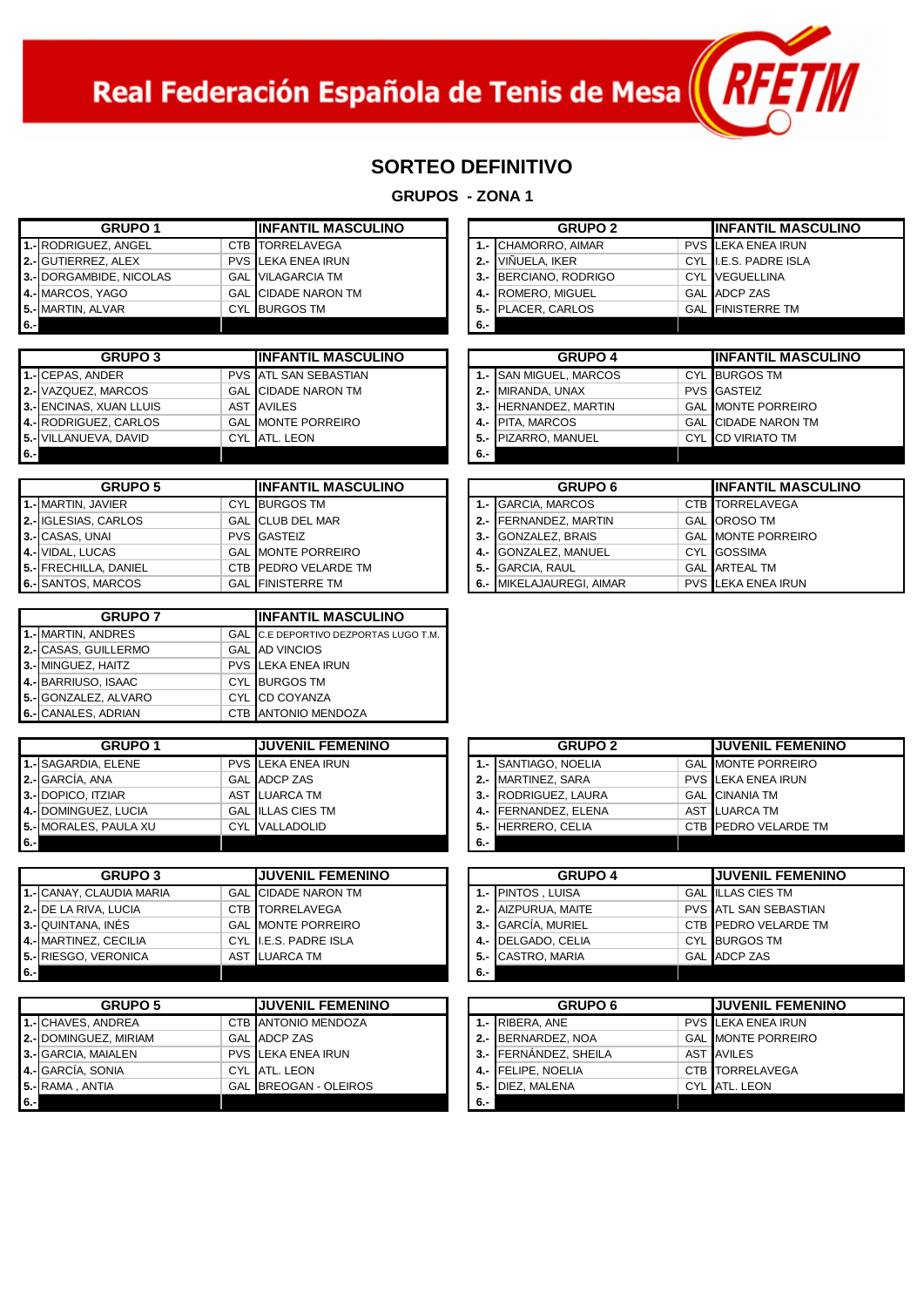Real Federación Española de Tenis de Mesa $\left(\sqrt{R+1}\right)$ 

1

## **SORTEO DEFINITIVO**

| <b>GRUPO 1</b>             | <b>JUVENIL MASCULINO</b>                     | <b>GRUPO 2</b>                  | <b>JUVENIL MASCULINO</b>              |
|----------------------------|----------------------------------------------|---------------------------------|---------------------------------------|
| 1.- RUIZ, FRANCISCO MIGUEL | <b>CYL BURGOS TM</b>                         | 1.- NUÑEZ, MIGUEL               | <b>CYL BURGOS TM</b>                  |
| 2.- SÁNCHEZ, ALEJANDRO     | CTB ANTONIO MENDOZA                          | $2 -$<br>RODILLA, JULIO         | <b>AST AVILES</b>                     |
|                            | <b>GAL CLUB DEL MAR</b>                      |                                 | <b>GAL BREOGAN - OLEIROS</b>          |
| 3.- FERNANDEZ, HUGO        |                                              | 3.- RIVEIRO, ADRIAN             | <b>GAL</b> ADCP ZAS                   |
| 4.- RODRIGUEZ, RUBEN       | AST LUARCA TM                                | LÓPEZ, RAÚL<br>4.-              |                                       |
| 5.- CORDEIRO, DARIO        | <b>GAL</b> CINANIA TM                        | CALVA, DAVID<br>5.-             | CTB PEDRO VELARDE TM                  |
| $6. -$                     |                                              | 6.-                             |                                       |
|                            |                                              |                                 |                                       |
| <b>GRUPO 3</b>             | <b>JUVENIL MASCULINO</b>                     | <b>GRUPO 4</b>                  | <b>JUVENIL MASCULINO</b>              |
| 1.- MARTINEZ, IKER         | <b>PVS ATL SAN SEBASTIAN</b>                 | 1.- CABALLERO, RAUL             | CTB TORRELAVEGA                       |
| 2.- ACEBES, DARIO          | <b>CYL CD COYANZA</b>                        | CENDON, RAUL<br>$2 -$           | <b>GAL BEMBRIVE</b>                   |
| 3.- ARNEJO, FABIÁN         | <b>GAL ARTEAL TM</b>                         | 3.- IGLESIAS, XABIER            | <b>PVS ATL SAN SEBASTIAN</b>          |
| 4.- QUINTANA, MARTÍN       | <b>GAL MONTE PORREIRO</b>                    | FERNANDEZ, PABLO<br>4.-         | CYL I.E.S. PADRE ISLA                 |
| 5.- CASTRO, OSCAR          | CTB CDETM VILLA DE CABEZON DE LA SAL         | 5.-<br>FERNANDEZ, ANXO          | <b>GAL</b> CTM VIGO                   |
| $6 -$                      |                                              | 6.-                             |                                       |
|                            |                                              |                                 |                                       |
| <b>GRUPO 5</b>             | <b>JUVENIL MASCULINO</b>                     | <b>GRUPO 6</b>                  | <b>JUVENIL MASCULINO</b>              |
| 1.- ANGULO, MIKEL          | <b>PVS LEKA ENEA IRUN</b>                    | 1.- GOMEZ, RAUL                 | <b>CYL</b> VALLADOLID                 |
| 2.- CASAL, SIMON           | <b>GAL AD VINCIOS</b>                        | $2 -$<br><b>SUAREZ, ERIK</b>    | <b>PVS LEKA ENEA IRUN</b>             |
| 3.- MARTIN, ALEX           | CTB PEDRO VELARDE TM                         | <b>RECUNA, MARCELO</b><br>$3 -$ | <b>GAL VILAGARCIA TM</b>              |
| 4 .- LAMAS, SERGIO         | <b>GAL</b> CINANIA TM                        | LOPEZ, ALBERTO<br>4.-           | <b>GAL BREOGAN - OLEIROS</b>          |
| 5.- SÁNCHEZ, MIGUEL        | CYL ATL. LEON                                | 5.-<br><b>SUAREZ, SERGIO</b>    | AST LUARCA TM                         |
| $6 -$                      |                                              | $6 -$                           |                                       |
|                            |                                              |                                 |                                       |
| <b>GRUPO 7</b>             | <b>JUVENIL MASCULINO</b>                     | <b>GRUPO 8</b>                  | <b>JUVENIL MASCULINO</b>              |
| 1.- OLAZABAL, JUAN         | <b>PVS</b><br>CD MARPEX BERAUN-ERRENTERIA TM | 1.- MANCHA, HODEI               | <b>PVS LEKA ENEA IRUN</b>             |
| 2.- PAÑEDA, ADRIÁN         | <b>CTB ANTONIO MENDOZA</b>                   | CEBREIRO, MARIO<br>$2 -$        | <b>GAL AD VINCIOS</b>                 |
| 3.- CASTRO, PEDRO          | <b>GAL</b> VILAGARCIA TM                     | GARCÍA, MARIO<br>$3 -$          | <b>GAL CIDADE NARON TM</b>            |
| 4.- RODRIGUEZ, JOSE M.     | <b>GAL MONTE PORREIRO</b>                    | <b>GARCIA, ENRIQUE</b><br>4.-   | <b>CYL BURGOS TM</b>                  |
| 5.- SAURA, RAUL            | <b>GAL CIDADE NARON TM</b>                   | RODRIGUEZ, DIEGO<br>5.-         | <b>GAL CINANIA TM</b>                 |
| $6 -$                      |                                              | 6.-                             |                                       |
|                            |                                              |                                 |                                       |
| <b>GRUPO 9</b>             | <b>JUVENIL MASCULINO</b>                     | GRUPO <sub>10</sub>             | <b>JUVENIL MASCULINO</b>              |
| 1.- VARELA, DIEGO          | <b>GAL CLUB DEL MAR</b>                      | 1.- PARDO, ALEXANDER            | <b>PVS ATL SAN SEBASTIAN</b>          |
| 2.- ALCUTEN, ARKAITZ       | <b>PVS GASTEIZ</b>                           | 2.- FERNANDEZ, PEDRO            | <b>CTB TORRELAVEGA</b>                |
| 3.- BARAGAÑO, FERNANDO     | AST ATALAYA GIJON TM                         | 3.- DEL RIO, ALEN               | <b>GAL FINISTERRE TM</b>              |
| 4.- CANEDO, DAVID          | <b>GAL FINISTERRE TM</b>                     | <b>BARREIRO, PABLO</b><br>4.-   | GAL RIBADUMIA T.M.                    |
| 5.- FRAILE, JUAN           | CYL GOSSIMA                                  | 5.-<br>MARTIN, FRANCISCO        | CYL VALLADOLID                        |
| $6 -$                      |                                              | 6.-                             |                                       |
|                            |                                              |                                 |                                       |
| GRUPO 11                   | <b>JUVENIL MASCULINO</b>                     | GRUPO <sub>12</sub>             | <b>JUVENIL MASCULINO</b>              |
| 1.- DIZ, JAVIER            | <b>GAL CLUB DEL MAR</b>                      | 1.- GARCIA, IKER                | <b>PVS LEKA ENEA IRUN</b>             |
| 2.- ALCUTEN, GAIZKA        | <b>PVS GASTEIZ</b>                           | 2.- MARTINEZ, ALBERTO           | CYL VALLADOLID                        |
| 3.- MARTINEZ, ANDRES       | CTB PEDRO VELARDE TM                         | 3.- CHAVES, ALVARO              | CTB ANTONIO MENDOZA                   |
| 4 .- DARRIBA, JAVIER       | <b>GAL</b> ARTEAL TM                         | 4.- LÓPEZ, SAMUEL               | GAL BREOGAN - OLEIROS                 |
| 5.- REDONDO, PABLO         | CYL I.E.S. PADRE ISLA                        | 5.- DELGADO, CARLOS             | GAL OROSO TM                          |
| $6 -$                      |                                              | 6 .- FERNANDEZ, PABLO           | GAL C.E DEPORTIVO DEZPORTAS LUGO T.M. |
|                            |                                              |                                 |                                       |
| <b>GRUPO 1</b>             | <b>SUB23 FEMENINO</b>                        | <b>GRUPO 2</b>                  | <b>SUB23 FEMENINO</b>                 |
| 1.- JÁLVAREZ. SILVIA       | <b>GAL ILLAS CIES TM</b>                     | 1.- FERNANDEZ, LAURA            | <b>GAL ILLAS CIES TM</b>              |
| 2.- PENA, MARIA            | <b>GAL</b> CINANIA TM                        | 2.- CALVO, BELEN                | <b>PVS LEKA ENEA IRUN</b>             |
| 3.- SANTIAGO, CRISTINA     | <b>CTB TORRELAVEGA</b>                       | 3.- COBELO, Mª DIANDRA          | <b>GAL CIDADE NARON TM</b>            |
| 4.- RIAL, SARA             | <b>GAL MONTE PORREIRO</b>                    | 4.- LOPEZ, NOEMI                | AST AVILES                            |
| 5.- NUÑEZ, NOELIA          | <b>CYL BURGOS TM</b>                         | 5.- HERRANZ, GEMA               | CTB TM REOCIN                         |
| $6 -$                      |                                              | CASAL, ALICIA<br>6.-            | <b>GAL MONTE PORREIRO</b>             |
|                            |                                              |                                 |                                       |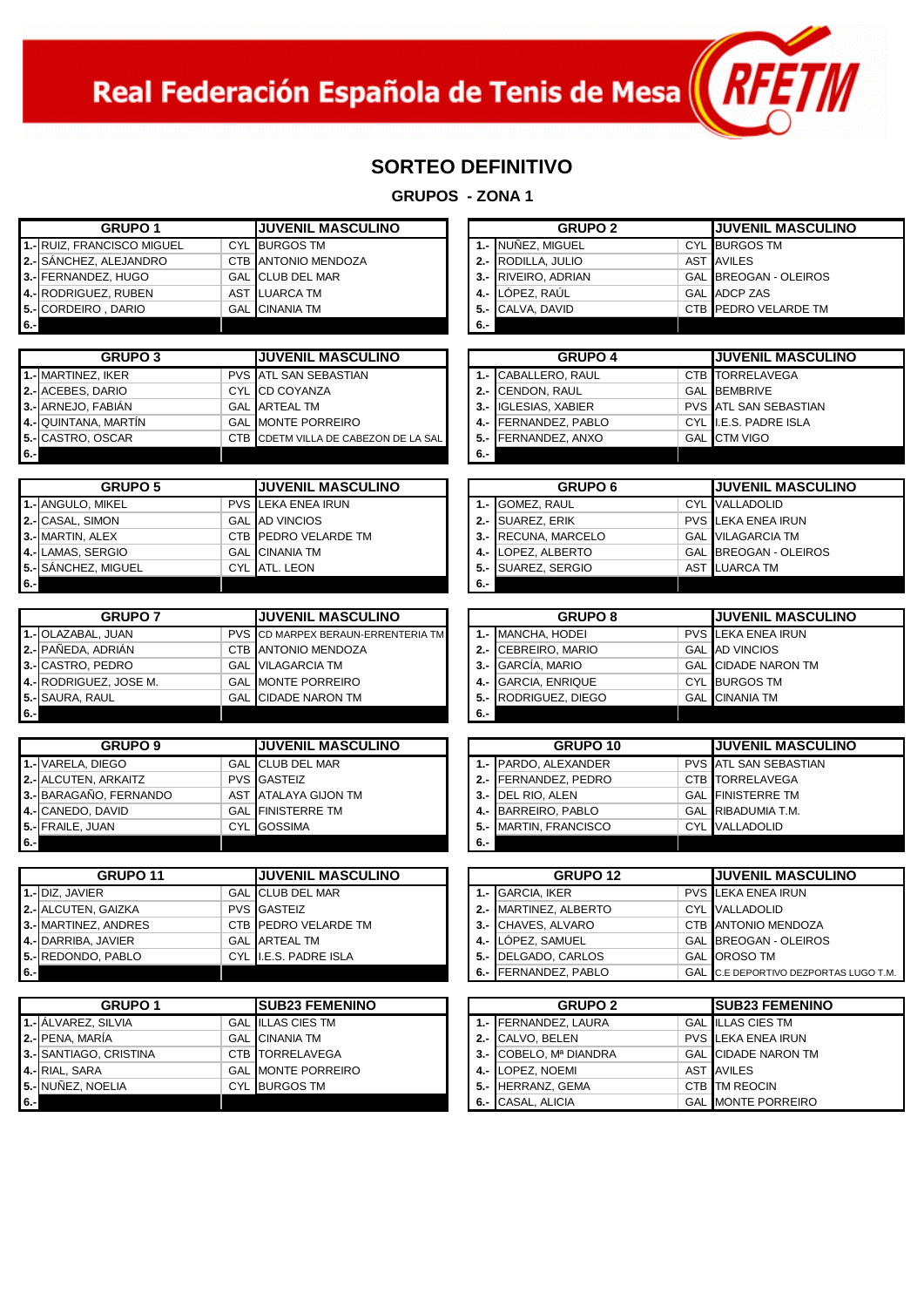Real Federación Española de Tenis de Mesa $\left(\sqrt{RFLM}\right)$ 

1

#### **SORTEO DEFINITIVO**

| <b>GRUPO 1</b>                          |                         | <b>SUB 23 MASCULINO</b>                              |                | <b>GRUPO 2</b>                             | <b>SUB 23 MASCULINO</b>                         |  |
|-----------------------------------------|-------------------------|------------------------------------------------------|----------------|--------------------------------------------|-------------------------------------------------|--|
| 1.- PALACIOS, DANIEL                    | <b>PVS</b>              | <b>LEKA ENEA IRUN</b>                                | $1 -$          | PINTOS, MARTIN                             | <b>GAL AD VINCIOS</b>                           |  |
| 2.- CASAL, CARLOS                       |                         | <b>GAL MONTE PORREIRO</b>                            | $2 -$          | FERNANDEZ, PEDRO                           | <b>GAL MONTE PORREIRO</b>                       |  |
| 3.- PEREZ, ALBERTO                      |                         | <b>GAL BEMBRIVE</b>                                  | $3 -$          | ORTEGA, PABLO                              | <b>CTB EL CACHON</b>                            |  |
| 4.- COSTAS, DANIEL                      |                         | CYL BERCIANO TORALENSE                               | 4.-            | QUINTELA, EDUARDO                          | <b>GAL ADCP ZAS</b>                             |  |
| 5.- BAHAMONDE, MARCELINO                |                         | <b>GAL</b> ARTEAL TM                                 | 5.-            | OCHOA, OSCAR                               | CYL C. PEÑARANDA DE BRACAMONTE                  |  |
| 6.-                                     |                         |                                                      | 6.-            |                                            |                                                 |  |
|                                         |                         |                                                      |                |                                            |                                                 |  |
| <b>GRUPO 3</b>                          | <b>SUB 23 MASCULINO</b> |                                                      | <b>GRUPO 4</b> | <b>SUB 23 MASCULINO</b>                    |                                                 |  |
| 1.- SORIA, JAVIER                       |                         | <b>GAL CAMBADOS</b>                                  |                | 1.- REGUEIRO, PABLO UXIO                   | <b>GAL ARTEAL TM</b>                            |  |
| 2.- GONZALEZ, ANTONIO                   |                         | <b>CYL BURGOS TM</b>                                 |                | 2.- MADINABEITIA, ANDER                    | <b>PVS GASTEIZ</b>                              |  |
| 3.- RIERA, DAVID                        |                         | <b>AST AVILES</b>                                    |                | 3.- PALAZUELOS, DANIEL                     | CTB ANTONIO MENDOZA                             |  |
| 4 .- VICENTE, JORGE                     |                         | CYL C. PEÑARANDA DE BRACAMONTE                       | 4.-            | SOLLA, FRANCISCO DE BORJA                  | <b>GAL MONTE PORREIRO</b>                       |  |
| 5.- CALDERONI, ADRIANO                  |                         | <b>GAL</b> ARTEAL TM                                 | 5.-            | BARROSO, JORGE                             | CYL CD VIRIATO TM                               |  |
| 6.-                                     |                         |                                                      | 6.-            |                                            |                                                 |  |
|                                         |                         |                                                      |                |                                            |                                                 |  |
| <b>GRUPO 5</b>                          |                         | <b>SUB 23 MASCULINO</b>                              |                | GRUPO <sub>6</sub>                         | <b>SUB 23 MASCULINO</b>                         |  |
| 1.- PRESTO, ADRIAN                      | <b>PVS</b>              | CD MARPEX BERAUN-ERRENTERIA TM                       |                | 1.- CRISTOBAL, IVAN                        | <b>CYL CD SEGHOS</b>                            |  |
| 2.- GOMEZ, DANIEL                       |                         | <b>CYL VALLADOLID</b>                                |                | 2.- CABEZAS, IGNACIO ANDRÉS                | <b>GAL ARTEAL TM</b>                            |  |
| 3.- BLANCO, IAGO                        |                         | <b>GAL CLUB DEL MAR</b>                              |                | 3.- PEREZ, SERGIO                          | <b>GAL CLUB DEL MAR</b>                         |  |
| 4.- DIEGUEZ, CARLOS                     |                         | <b>GAL BEMBRIVE</b>                                  | 4.-            | CALDERON, UNAI                             | <b>PVS BASAURI</b>                              |  |
| 5.- SANTOS, MARCOS                      |                         | <b>GAL ARTEAL TM</b>                                 | 5.-            | ORTEGA, DAVID                              | CTB PEDRO VELARDE TM                            |  |
| 6.-                                     |                         |                                                      | 6.-            |                                            |                                                 |  |
|                                         |                         |                                                      |                |                                            |                                                 |  |
| <b>GRUPO 7</b>                          |                         | <b>SUB 23 MASCULINO</b>                              |                | <b>GRUPO 8</b>                             | <b>SUB 23 MASCULINO</b>                         |  |
| 1.- GUERRICABEITIA. JON ANDER           |                         | <b>PVS LEKA ENEA IRUN</b>                            | $1 -$          | <b>SANZ. DANIEL</b>                        | <b>CYL</b> CD SEGHOS                            |  |
| 2.- OTERO, SANTIAGO                     |                         | <b>GAL CIDADE NARON TM</b>                           |                | 2.- RABAGO, JAVIER                         | CTB TORRELAVEGA                                 |  |
| 3.- BARROSO, DAVID                      |                         | <b>CYL CD VIRIATO TM</b>                             |                | 3.- BLANCO, BRAIS                          | <b>GAL ADCP ZAS</b>                             |  |
| 4.- GONZÁLEZ, VENANCIO                  |                         | <b>GAL</b> ARTEAL TM                                 | 4.-            | <b>GARCIA, RUBEN</b>                       | <b>GAL CIDADE NARON TM</b>                      |  |
| 5.- FERNANDEZ, GUILLERMO                |                         | CTB EL CACHON                                        | 5.-            | ADRIAN, XUBAN                              | <b>PVS ATL SAN SEBASTIAN</b>                    |  |
| $6 -$                                   |                         |                                                      | 6.-            | RODRIGUEZ, HODEI                           | AST AVILES                                      |  |
| <b>GRUPO 1</b>                          |                         | <b>SENIOR FEMENINO</b>                               |                |                                            |                                                 |  |
| 1.- PEREZ, REBECA                       |                         | <b>CTB TORRELAVEGA</b>                               |                |                                            |                                                 |  |
| 2.- PEREZ, ANA MARIA                    |                         | <b>GAL DUBRATAMBRE</b>                               |                |                                            |                                                 |  |
| 3.- IWASA, NAOMI AGUSTINA               |                         | <b>GAL CIDADE NARON TM</b>                           |                |                                            |                                                 |  |
| 4.- NINE, MARIA TERESA                  |                         | <b>GAL MONTE PORREIRO</b>                            |                |                                            |                                                 |  |
| 5.- FERNANDEZ, CRISTINA                 |                         | <b>GAL ESPEDREGADA</b>                               |                |                                            |                                                 |  |
| 6.- PÉREZ, ALMUDENA                     |                         | <b>CTB TORRELAVEGA</b>                               |                |                                            |                                                 |  |
|                                         |                         |                                                      |                |                                            |                                                 |  |
| <b>GRUPO 1</b>                          |                         | <b>SENIOR MASCULINO</b>                              |                | <b>GRUPO 2</b>                             | <b>SENIOR MASCULINO</b>                         |  |
| 1.- VALLEJO, EDER                       |                         | PVS CD MARPEX BERAUN-ERRENTERIA TM                   |                | 1.- GARCIA, FERNANDO                       | CYL CD SEGHOS                                   |  |
| 2.- RAMOS, EDGAR MANUEL                 |                         | GAL BREOGAN - OLEIROS                                | $2 -$          | ROJO, LUIS MIGUEL                          | CTB TORRELAVEGA                                 |  |
| 3.- HERRERA, ALBERTO                    |                         | CYL CD SEGHOS                                        |                | 3.- GONZALEZ, DAVID                        | <b>GAL BEMBRIVE</b>                             |  |
| 4.- GARCIA, JOSE                        |                         | GAL DUBRATAMBRE                                      |                | 4.- GONZALEZ, FRANCISCO                    | CTB ANTONIO MENDOZA                             |  |
| 5.- SILVA, JULIO ADRIAN                 |                         | <b>GAL</b> CONXO TM                                  |                | 5.- CANZOBRE, JAVIER                       | GAL BREOGAN - OLEIROS                           |  |
| $6 -$                                   |                         |                                                      | 6.-            |                                            |                                                 |  |
|                                         |                         |                                                      |                |                                            |                                                 |  |
| <b>GRUPO 3</b>                          |                         | <b>SENIOR MASCULINO</b>                              |                | <b>GRUPO 4</b>                             | <b>SENIOR MASCULINO</b>                         |  |
| 1.- PEREZ, ANDRES<br>2.- PIÑEIRO, ISHAI |                         | <b>CTB TORRELAVEGA</b><br><b>GAL CIDADE NARON TM</b> |                | 1.- FERNANDEZ, IGNACIO<br>2.- TOJAL, LUCAS | <b>GAL MONTE PORREIRO</b><br><b>PVS GASTEIZ</b> |  |
| 3.- DE LA HUERGA, FRANCISCO JOSE        |                         | CYL C.T.M. VE-VA                                     |                | 3.- ILLAN, DANIEL                          | <b>CYL CD VIRIATO TM</b>                        |  |
| 4.- PEREZ, CARLOS                       |                         | <b>GAL CTM VIGO</b>                                  |                | 4.- CRESPO, VICTOR                         | CYL CTM CAÑIZO VSPORT                           |  |
| 5.- ANTON, RUBEN                        |                         | CYL ATL BURGOS                                       |                | 5.- FERNANDEZ, ALBERTO                     | <b>GAL</b> CINANIA TM                           |  |
| $6 -$                                   |                         |                                                      |                | 6.- FERREIRA, LUIS CARLOS                  | GAL ADCP ZAS                                    |  |
|                                         |                         |                                                      |                |                                            |                                                 |  |
| <b>GRUPO 5</b>                          |                         |                                                      |                |                                            |                                                 |  |
|                                         |                         | <b>SENIOR MASCULINO</b>                              |                |                                            |                                                 |  |
| 1.- RODRIGUEZ, LUCAS                    |                         | <b>GAL BEMBRIVE</b>                                  |                |                                            |                                                 |  |
| 2.-LEGARRA, JULEN                       |                         | PVS CD MARPEX BERAUN-ERRENTERIA TM                   |                |                                            |                                                 |  |
| 3.- GOMEZ, DIEGO                        |                         | <b>GAL FINISTERRE TM</b>                             |                |                                            |                                                 |  |
| 4.- SANCHEZ, JOSE ANTONIO               |                         | CTB TM REOCIN                                        |                |                                            |                                                 |  |
| 5.- GONZALEZ, JORGE                     |                         | AST AVILES                                           |                |                                            |                                                 |  |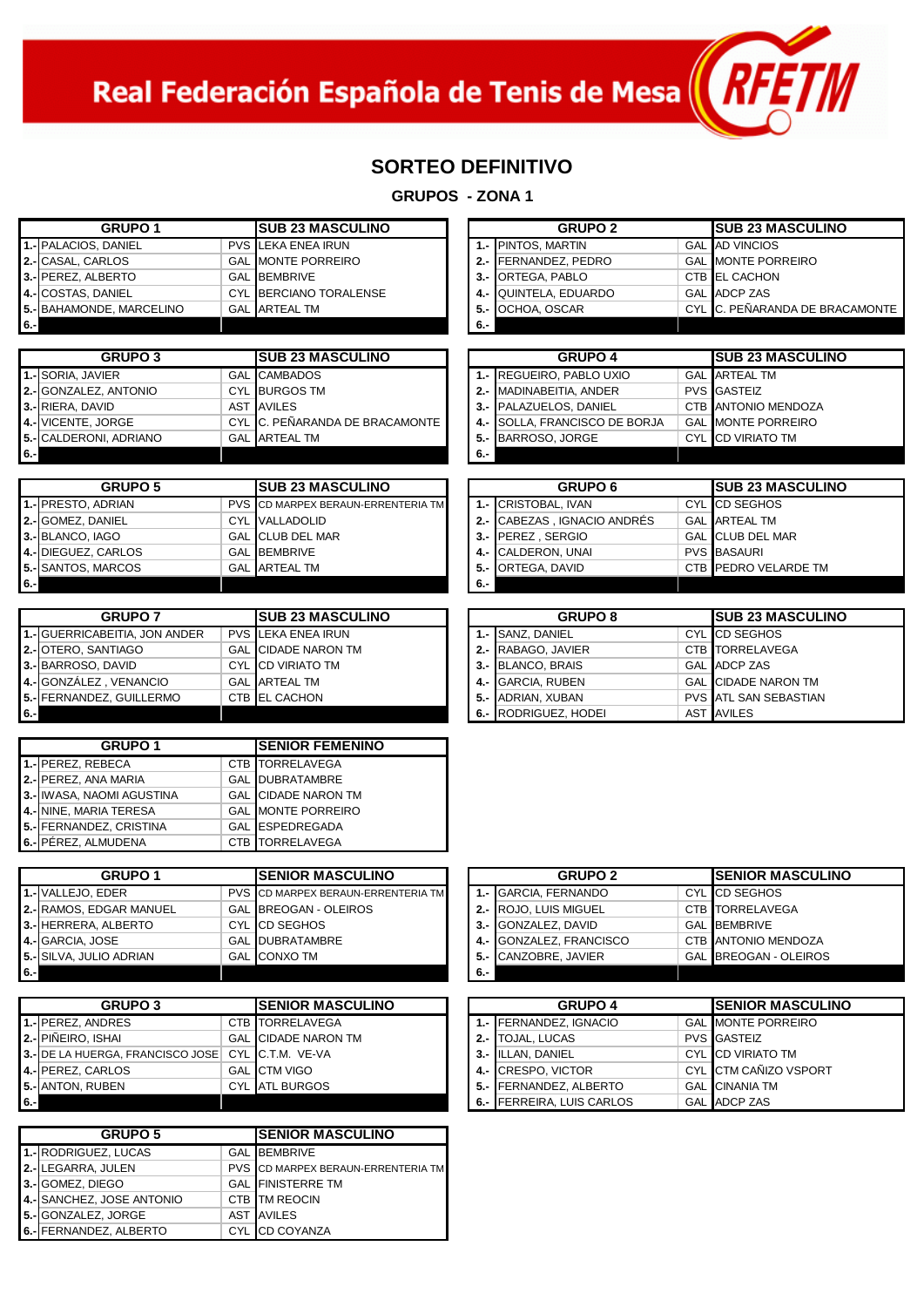Real Federación Española de Tenis de Mesa $\left(\sqrt{R+1}\right)$ 

1

# **SORTEO DEFINITIVO**

| <b>GRUPO 1</b>                                   |            | <b>VETERANO FEMENINO</b>                               |            |                                                 |            |                                                        |
|--------------------------------------------------|------------|--------------------------------------------------------|------------|-------------------------------------------------|------------|--------------------------------------------------------|
| 1.- PEREZ, RAQUEL                                |            | <b>GAL CONXO TM</b>                                    |            |                                                 |            |                                                        |
| 2.- PERAL, MARIA GLORIA                          |            | <b>GAL BREOGAN - OLEIROS</b>                           |            |                                                 |            |                                                        |
| 3.- GARCIA, PAULA                                |            | <b>GAL CIDADE NARON TM</b>                             |            |                                                 |            |                                                        |
| 4.- PIÑEIRO, CARMEN MARIA                        |            | <b>GAL FINISTERRE TM</b>                               |            |                                                 |            |                                                        |
| 5.- LOPEZ, SARAI                                 |            | <b>GAL VILAGARCIA TM</b>                               |            |                                                 |            |                                                        |
| 6.- DIEZ, COVADONGA                              |            | CTB PEDRO VELARDE TM                                   |            |                                                 |            |                                                        |
| 5.- MANZANO, MARTA                               |            | CYL C. PEÑARANDA DE BRACAMONTE                         |            |                                                 |            |                                                        |
| <b>GRUPO 1</b>                                   |            | <b>VETERANO 40 MASCULINO</b>                           |            | <b>GRUPO 2</b>                                  |            | <b>VETERANO 40 MASCULINO</b>                           |
| 1.-BECERRA, RAMON                                |            | GAL C.E DEPORTIVO DEZPORTAS LUGO T.M.                  |            | 1.- RODRIGUEZ, LUIS                             |            | <b>GAL SAN MAMED</b>                                   |
| 2.- QUEVEDO, MARCO ANTONIO                       |            | <b>CTB TORRELAVEGA</b>                                 |            | 2.- MARTIN, RODOLFO                             |            | CYL C.T.M. VE-VA                                       |
| 3.- GARCIA, FERNANDO                             | <b>PVS</b> | <b>LEKA ENEA IRUN</b>                                  | $3 -$      | VARELA, ANTONIO                                 |            | <b>PVS ATL SAN SEBASTIAN</b>                           |
| 4.- TUBIO, RAMON                                 |            | <b>GAL VILAGARCIA TM</b>                               |            | 4.- ORIA, JOSE RAMON                            |            | CTB PEDRO VELARDE TM                                   |
| 5.- PIZARRO, FRANCISCO JAVIER                    |            | CYL CTM CAÑIZO VSPORT                                  | $5. -$     | SÁNCHEZ, ALVARO                                 |            | GAL C.E DEPORTIVO DEZPORTAS LUGO T.M.                  |
| $6 -$                                            |            |                                                        | 6.-        |                                                 |            |                                                        |
| <b>GRUPO 3</b>                                   |            | <b>VETERANO 40 MASCULINO</b>                           |            | <b>GRUPO 4</b>                                  |            | <b>VETERANO 40 MASCULINO</b>                           |
| 1.- MESA, JORDI                                  |            | CYL CTM CANIZO VSPORT                                  | $1 -$      | FERNANDEZ, JUAN LUIS                            |            | <b>PVS GASTEIZ</b>                                     |
| 2.- ALVAREZ, RODRIGO                             |            | <b>GAL ISAN MAMED</b>                                  | $2 -$      | <b>VIDAL, ANTONIO</b>                           |            | <b>GAL MONTE PORREIRO</b>                              |
| 3.- PRIMO, OSCAR                                 |            | <b>CTB ANTONIO MENDOZA</b>                             |            | 3.- ACEBES, ALVARO                              |            | CYL CD COYANZA                                         |
| 4.- RODRIGUEZ, ALVARO                            |            | <b>PVS ATL SAN SEBASTIAN</b>                           |            | 4.- ARNEJO, PLACIDO                             |            | <b>GAL DUBRATAMBRE</b>                                 |
| 5.- MENDEZ, JOSE LUIS                            | GAL        | C.E DEPORTIVO DEZPORTAS LUGO T.M.                      |            | 5 .- ABELLA, IVAN                               |            | <b>AST CTM MIERES</b>                                  |
| $6 -$                                            |            |                                                        | 6.-        |                                                 |            |                                                        |
|                                                  |            |                                                        |            |                                                 |            |                                                        |
| <b>GRUPO 5</b>                                   |            | <b>VETERANO 40 MASCULINO</b>                           |            | <b>GRUPO 6</b>                                  |            | <b>VETERANO 40 MASCULINO</b>                           |
| 1.- IRINEU, ENRIQUE                              |            | <b>PVS ARTXANDAKO</b>                                  | $1 -$      | <b>GARCIA, JAVIER</b>                           |            | <b>PVS BASAURI</b>                                     |
| 2.- SAIZ, JAVIER                                 |            | <b>GAL CD MONTE FERREIROS TM</b>                       |            | 2.- MARTIN, JOSE MANUEL                         |            | <b>CYL VALLADOLID</b>                                  |
| 3.- GONZÁLEZ, JORGE                              |            | <b>CYL CD PISUERGA</b>                                 |            | 3.- FERREIRO, JUAN ANGEL                        |            | <b>GAL ADX MILAGROSA</b>                               |
| 4.- DEL PRADO, RAFAEL                            | CTB        | <b>TORRELAVEGA</b>                                     |            | 4.- GOMEZ, ALBERTO                              |            | CYL C.T.M. VE-VA                                       |
| 5.- ESPINOSA, OSCAR                              | <b>GAL</b> | <b>ADX MILAGROSA</b>                                   |            | 5.- ALBENIZ, ENRIQUE JOSE                       | <b>AST</b> | <b>CTM MIERES</b>                                      |
| $6 -$                                            |            |                                                        |            | 6.- RAMOS, JOSE RAMON                           | GAL        | <b>CDTM A ESTRADA</b>                                  |
|                                                  |            |                                                        |            |                                                 |            |                                                        |
|                                                  |            |                                                        |            |                                                 |            |                                                        |
| <b>GRUPO 1</b>                                   |            | <b>VETERANO 50 MASCULINO</b>                           |            | <b>GRUPO 2</b>                                  |            | <b>VETERANO 50 MASCULINO</b>                           |
| 1.- DIEGUEZ, EMILIO                              |            | <b>GAL ISAN MAMED</b>                                  | $1 -$      | CARRACEDO, RICARDO                              |            | <b>GAL ARTEAL TM</b>                                   |
| 2.- GARCIA, BONIFACIO                            | <b>GAL</b> | C.E DEPORTIVO DEZPORTAS LUGO T.M.<br><b>AST AVILES</b> |            | 2.- ALVAREZ, JOSÉ LUIS                          |            | CTB PEDRO VELARDE TM<br><b>GAL MONTE PORREIRO</b>      |
| 3.- GONZALEZ, JOSE ANTONIO<br>4.- FIERRO, CARLOS |            | CYL I.E.S. PADRE ISLA                                  |            | 3.- GARCIA, MANUEL ANGEL<br>4.- BROULLON, JESUS |            | <b>GAL CINANIA TM</b>                                  |
| 5.- ALONSO, JOSE MANUEL                          | GAL        | CD MONTE FERREIROS TM                                  | $5. -$     | <b>GORINES, ANGEL</b>                           |            | CYL CD RIO DUERO                                       |
| $6 -$                                            |            |                                                        | $6 -$      |                                                 |            |                                                        |
|                                                  |            |                                                        |            |                                                 |            |                                                        |
| <b>GRUPO 3</b>                                   |            | <b>VETERANO 50 MASCULINO</b>                           |            | <b>GRUPO 4</b>                                  |            | <b>VETERANO 50 MASCULINO</b>                           |
| 1.- GONZÁLEZ, AQUILINO                           |            | <b>GAL CD MONTE FERREIROS TM</b>                       |            | 1.- FERNANDEZ, JOSE RAMON                       |            | <b>GAL MERCANTIL VIGO</b>                              |
| 2.- GONZALEZ, VIDAL                              |            | CYL CD COYANZA                                         |            | 2.- PEREZ, GREGORIO                             |            | <b>CYL CD PISUERGA</b>                                 |
| 3.- NUÑEZ, MIGUEL ANGEL                          |            | CYL BURGOS TM                                          |            | 3.- GOMEZ, JOSE                                 |            | CTB TORRELAVEGA                                        |
| 4.- PEÑA, ANTONIO                                |            | GAL OROSO TM                                           | 4.-        | <b>QUINTANA, ANTONIO</b>                        |            | <b>GAL MONTE PORREIRO</b>                              |
| 5.- GARCIA, FERNANDO JAVIER                      |            | GAL C SAN XOAN TM                                      | 5.-<br>6.- | MARCOS, LUIS MIGUEL                             |            | GAL C SAN XOAN TM                                      |
| $6 -$                                            |            |                                                        |            |                                                 |            |                                                        |
| <b>GRUPO 5</b>                                   |            | <b>VETERANO 50 MASCULINO</b>                           |            | GRUPO <sub>6</sub>                              |            | <b>VETERANO 50 MASCULINO</b>                           |
| 1.- ABELAIRAS, JOSE MANUEL                       |            | <b>GAL ADX MILAGROSA</b>                               | $1 -$      | PIÑEIRO, JOSE                                   |            | <b>GAL CIDADE NARON TM</b>                             |
| 2.- RECUNA, GONZALO                              |            | <b>GAL VILAGARCIA TM</b>                               | $2 -$      | SANZ, ANTONIO                                   |            | <b>CYL</b> CD SEGHOS                                   |
| 3.- REDONDO, MIGEL ANGEL                         |            | CYL I.E.S. PADRE ISLA                                  |            | 3.- DE FRANCISCO, JOSE JOAQUIN                  |            | <b>PVS ARTXANDAKO</b>                                  |
| 4.- NOGUEIRA, CARLOS                             |            | <b>GAL ARTEAL TM</b>                                   | 4.-        | COSTA, ELIECER ESTEBAN                          |            | <b>GAL BREOGAN - OLEIROS</b>                           |
| 5.- OSLE, JULIAN                                 |            | CYL BURGOS TM                                          | 5.-        | GILARRANZ, FRANCISCO                            |            | <b>CYL</b> AMIGOS SEGOVIA                              |
| 6.-                                              |            |                                                        | 6.-        |                                                 |            |                                                        |
|                                                  |            |                                                        |            |                                                 |            |                                                        |
| <b>GRUPO 7</b><br>1.- ESTEVEZ, FERNANDO          |            | <b>VETERANO 50 MASCULINO</b><br><b>GAL BEMBRIVE</b>    |            | <b>GRUPO 8</b><br>1.- BLANCO, FERNANDO          |            | <b>VETERANO 50 MASCULINO</b><br>CYL BERCIANO TORALENSE |
| 2.- LOBATO, JOSE MARIA                           |            | CYL ZAMORA                                             |            | 2.- CASTRO, AVELINO                             |            | <b>GAL MERCANTIL VIGO</b>                              |
| 3.- LÓPEZ, MANUEL                                |            | AST AVILES                                             |            | 3.- VALIÑO, JESUS MARIA                         |            | <b>GAL BREOGAN - OLEIROS</b>                           |
| 4.- CAJADE, JUAN M.                              |            | <b>GAL ARTEAL TM</b>                                   | 4.-        | DE PABLO, MANUEL                                |            | AST CTM CORVERASTUR                                    |
| 5.- ZVEKIC, ZELJKO                               |            | CYL C.T.M. VE-VA                                       | 5.-        | GARCÍA, JORGE                                   |            | CYL I.E.S. PADRE ISLA                                  |